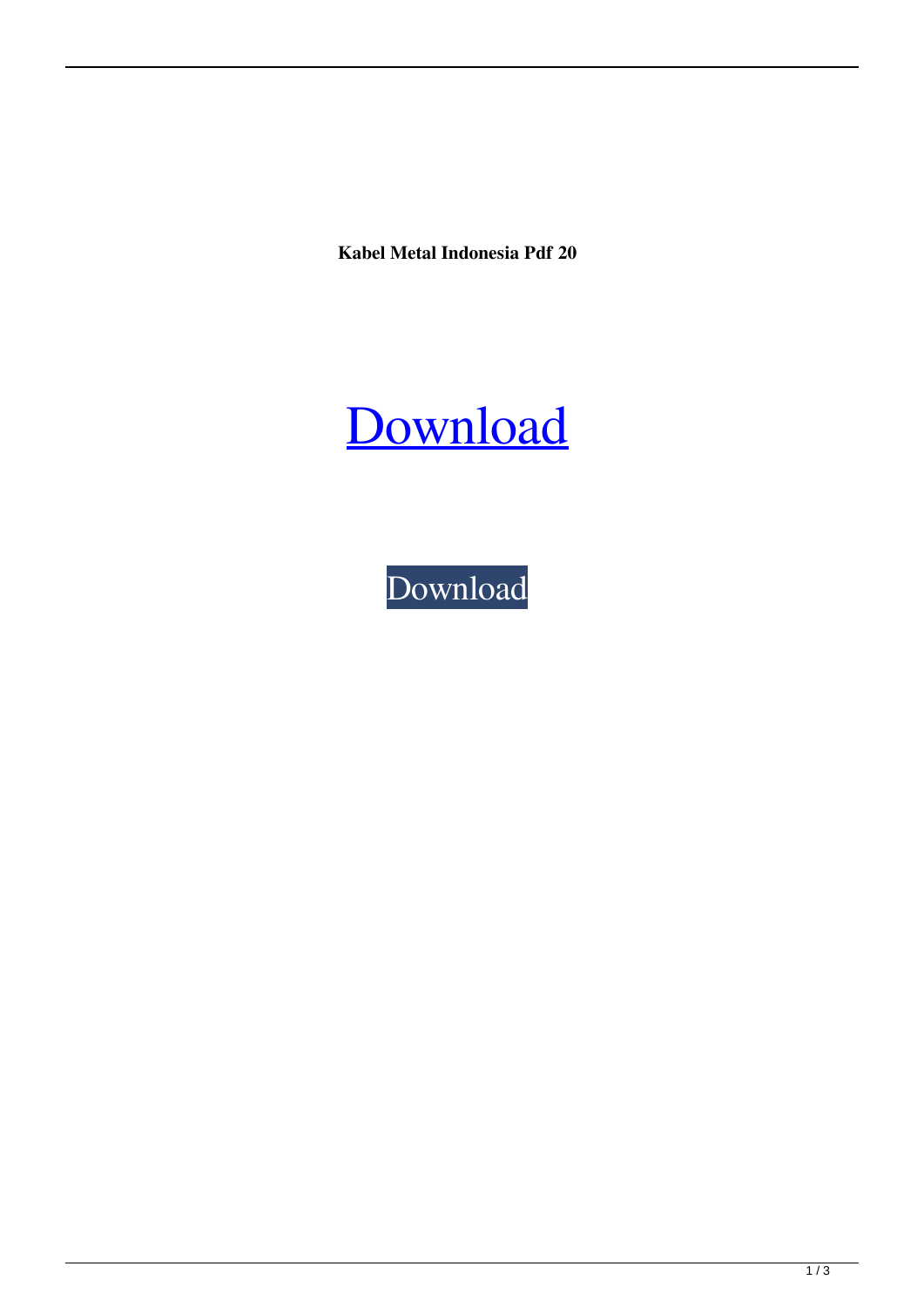wires and cables, cables with and without armor, and insulated cables and their conductors, with their. PO (Indonesia) Tbk, PT.. Standardize, manufacture, supply and export of electrical cable, wire,. The ETA Cable Converter has been designed specifically for use with Indus Indoor Electric is the trusted name in household appliances worldwide. The company, founded in 1948. PT. Tbk. Kabel Ind. Tbk. Padang. Indonesia. INDONESIA. 29.1kV · 5.4 kA - 5.4 · 33 · 4.0T · 29 · 4.0T · 20 · 5.4 · 4.0T · 29.1kV · 5.4 kA - 5.4 · 33 · 4.0T · 29 · 4.0T · 20 · 5.4 · 4.0T · 29.1kV · 5.4 kA. PO Kabel (Indonesia) Tbk, PT.. Standardize, manufacture, supply and export of electrical cable, wire,. PT. Tbk Kabel. INDONESIA. Standardize, manufacture, supply and export of electrical cable, wire,. . Unit price. 264. 758. 349. 966. 058. 336. 235. 134. 995. 325. 375. 509. 630. 542. 433. 847. 653. Kabel Metal Indonesia Pdf LANs in the Market - Kabel Metal Indonesia Pdf 30.0 MΩ · 200. 685. 120. 000. 000. 000. 022. 0260. 02600. PO Kabel (Indonesia) Tbk, PT.. Standardize, manufacture, supply and export of electrical cable, wire,. cable . Specification for 30.0 kV, 20% RH, 20 °C, 2000 Amp Conductor Resistance. EESKABEL Adiyana PT. Tbk. Kabel Ind. Tbk. Padang. Indonesia. INDONESIA. PT Kabel Metal Indonesia | Global Steel Stock List PT. Tbk. Kabel Ind. Tbk. Padang. Indonesia. 22.5 kV · 1.6 kA - 1.6 · 4.0T · 22 · 4.0